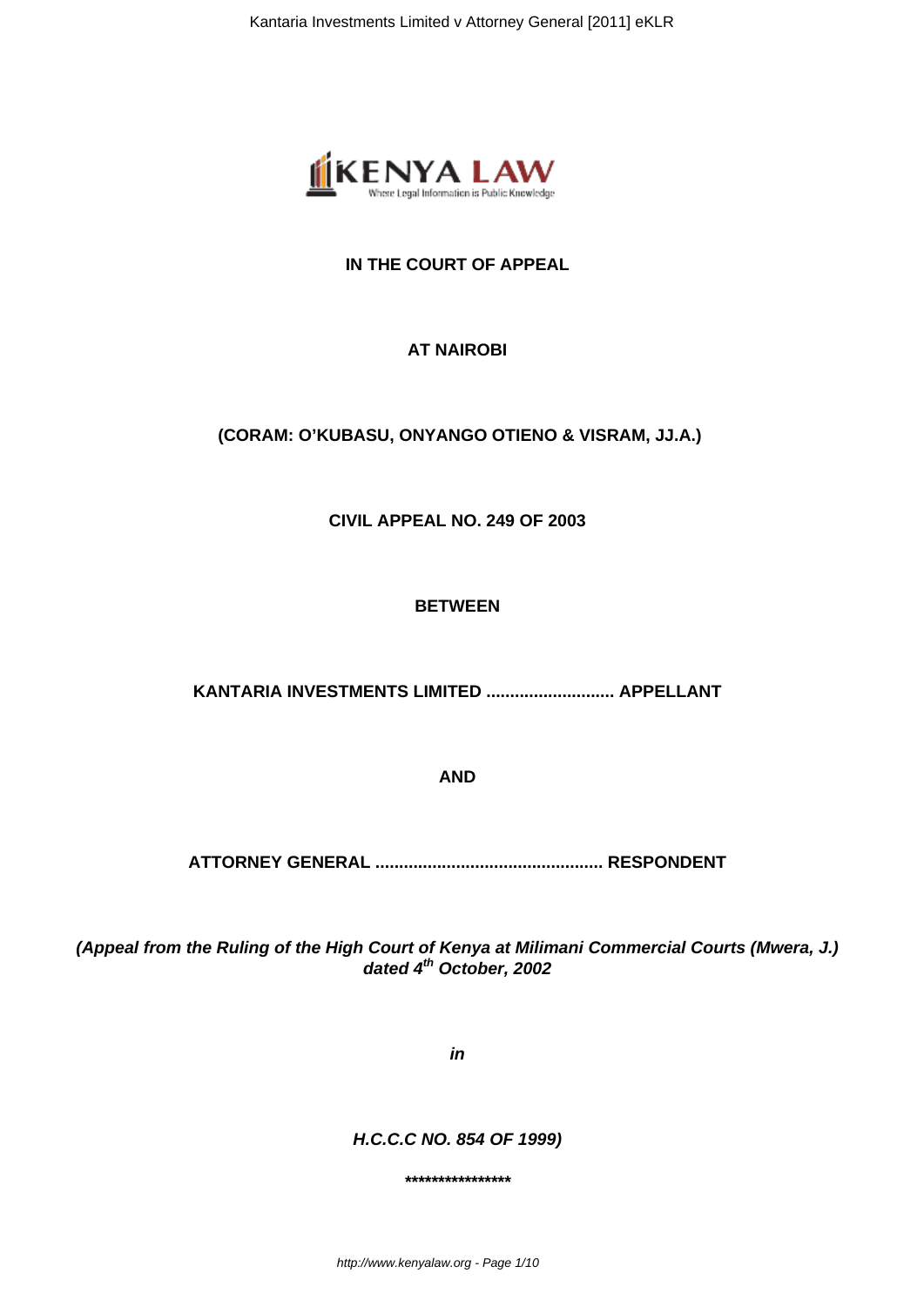## **JUDGMENT OF THE COURT**

This is an appeal from the Ruling of Mwera, J. delivered on  $4<sup>th</sup>$  October, 2007 in which the learned Judge ruled on a preliminary point of law.

The background to this appeal may be briefly stated. The appellant herein **KANTARIA INVESTMENTS LTD.** (as the plaintiff in the Superior Court) filed a suit against the respondent (as the defendant) seeking judgment for the following:-

**"a) Mesne profits @ Kshs.20,000/= for period 1-8-95 to 31-4-97 Kshs.10,080,000/=;**

- **b) Kshs. 479,621/= unpaid Electricity and Water;**
- **c) Kshs. 3,029,60.65 for repair charges;**
- **d) Damages for breach of contract;**
- **e) Interest on a, b, c, and d, at 36% per centum per annum;**
- **f) Such further or other relief as this Honourable Court may deem fit to grant."**

The respondent filed a defence denying the appellant's claims and asked the superior court to dismiss the suit with costs.

When the trial of the suit was about to commence Miss Odongo the learned Counsel for the respondent was allowed to argue **paragraph 14** of the defence which stated:-

**"14. The defendant files this defence without prejudice to his right to raise an argument at the hearing hereof that this suit is time-barred under the Public Authorities Limitation Cap 39 (sic) of the Laws of Kenya."**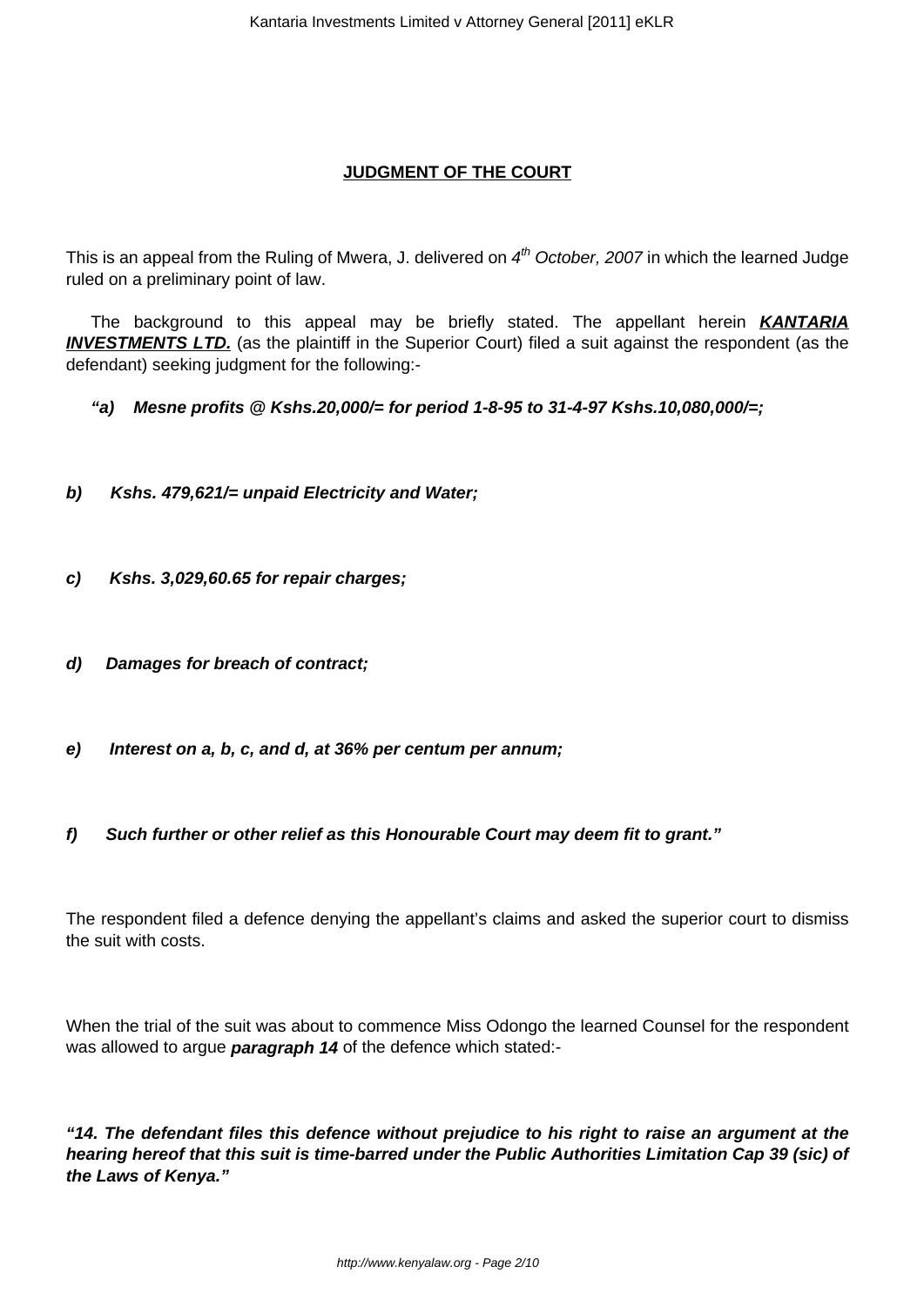The relevant part of that Act which was relied on provides:-

### **"3(1) No proceedings founded on contract shall be brought against the Government or local authority after the end of three years from the date on which the cause of action accrued."**

It was argued before the learned Judge by the respondent's counsel that the cause of action was based on tenancy contract between the appellant and the Ministry of Public Works over some flats in Nairobi between July 1993 and July 1995 – i.e. a term of 3 years. It was further argued that since the expiry date (July, 1995) the appellant had up to July, 1998 to file its suit and that instead the appellant filed the suit on  $4<sup>th</sup>$  June, 1999 – about a year later. For that reason, so submitted the respondent's counsel, the claim was caught up by the provision of the statute.

Mrs. Ndungu, the learned Counsel for the appellant submitted that the suit was not time-barred on the ground that the respondent did not vacate the premises until  $6^{th}$  June, 1996 and that the respondent did not repair the premises to a tenantable level when it left and the appellant had to do that at a cost, part of which was paid as late as 2002. It was Mrs. Ndungu's submission before the leaned Judge that time began to run as from  $6^{th}$  June, 1996, hence the suit was filed within time as it was filed on  $4^{th}$  June, 1999.

The learned Judge considered the rival submissions presented by counsel appearing for the parties and it would appear that he was not clear whether to allow the preliminary point of law or not. In concluding his ruling the learned Judge said:-

#### **"The preliminary point of law is thus partly upheld and partly rejected. Parties to reconsider their positions before further action.**

**Without appearing to say this or the other, the court is however of the strong view that for the sake of good image in the eyes of the public and that the Government should never appear to hurt its own citizens, the defendant should think seriously about settling the matters raised here but locked out by time and the law, if such matters/claims are properly laid and justified. This however is by the way.**

**As said earlier, the preliminary point is partly upheld and partly rejected."**

It is the foregoing that provoked this appeal which was based on the following **15 grounds**:-

**"1. THAT the learned Judge erred in law and in fact in finding that the reliefs sought on the basis of breach of contract and the sum representing the cost of repair could not be granted in the said case.**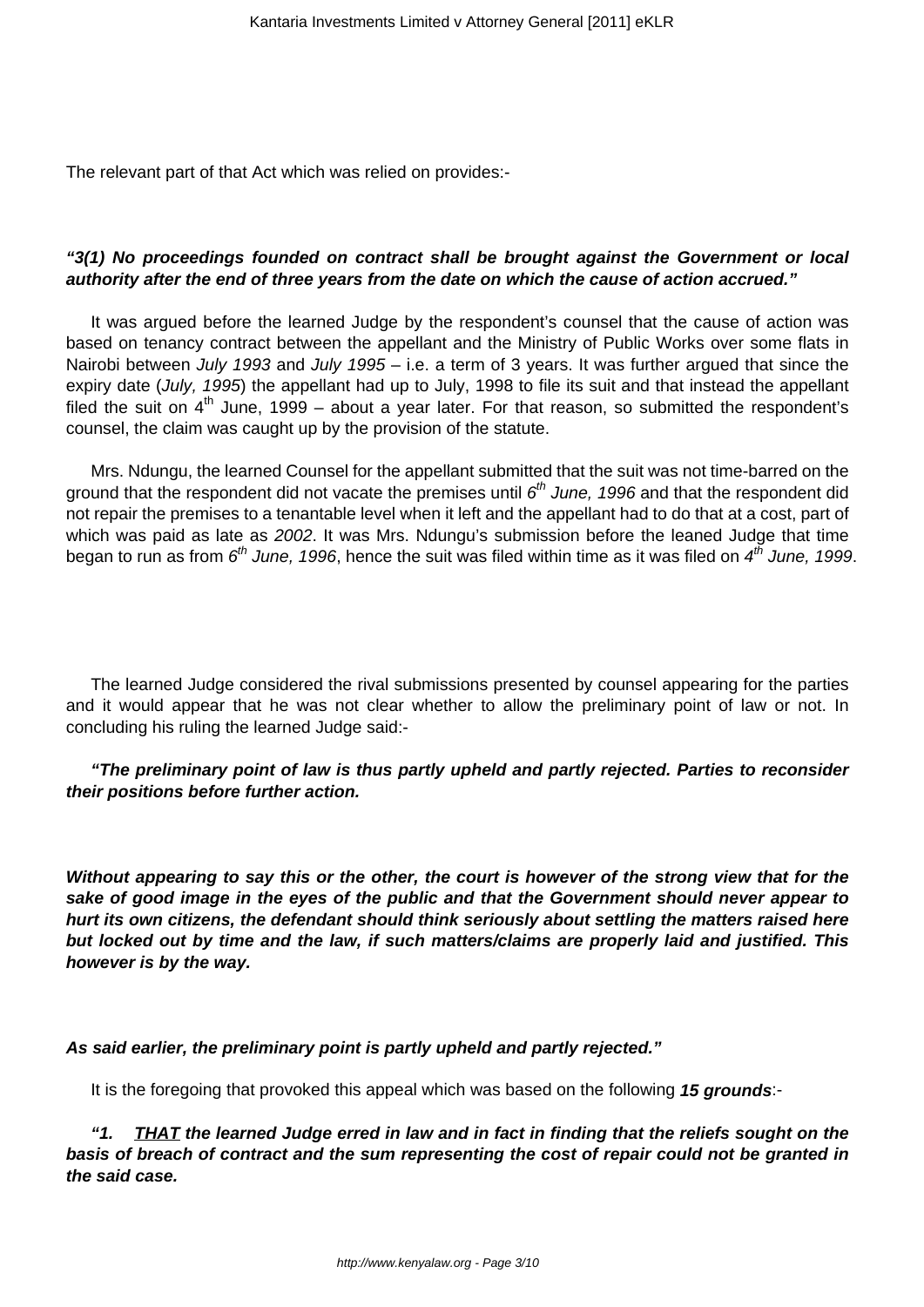**2. THAT the learned trial Judge erred in law and in fact in holding that the suit ought to have been filed latest on 31st July, 1998.**

**3. THAT the learned Judge erred in law in partly upholding the preliminary point of law which point of law was misconceived.**

**4. THAT the learned Judge erred in law and in fact in failing to find that the Defendant was estopped from denying liability having held the premises up to 6thJune, 1996.**

**5. THAT the learned Judge erred in law and in fact in disallowing the plaintiff's actions based on breach of contract and cost of repair as having been statutory barred while indeed there was no evidence before him of a written lease or tenancy agreement.**

**6. THAT the learned Judge erred in law and in fact in concluding that there was a lease agreement for period July 1993 to July 1995 as between the plaintiff and the Ministry of Public Works in the absence of any evidence as to reject the Plaintiff's argument that there was a monthly tenancy and consequently that the suit filed on 4th June, 1999 was properly filed.**

**7. THAT the learned Judge erred in law and in fact in finding in the absence of evidence that the Ministry of Public Works did not hold over between 31st July, 1995 to 6th June, 1996 yet states in the ruling that the Ministry of Public Works informed the Attorney General that the property of Twenty Four (24) flats was handed over to the Landlord on 6th June, 1996.**

**8. THAT the learned Judge erred in law and in fact in holding in the absence of evidence that the Ministry of Public Works became a tenant will (sic) effective from 31st July, 1995 and hence that the tenancy expired on 31st July 1995 and that, that tenancy could not be revived and hence a claim on the said tenancy could not be sustained in law.**

**9. THAT the learned Judge erred in law and in fact in arriving at the conclusion that there was no tenancy between the Ministry of Public Works and the plaintiff after 31st July 1995 when no evidence was adduced to support the same.**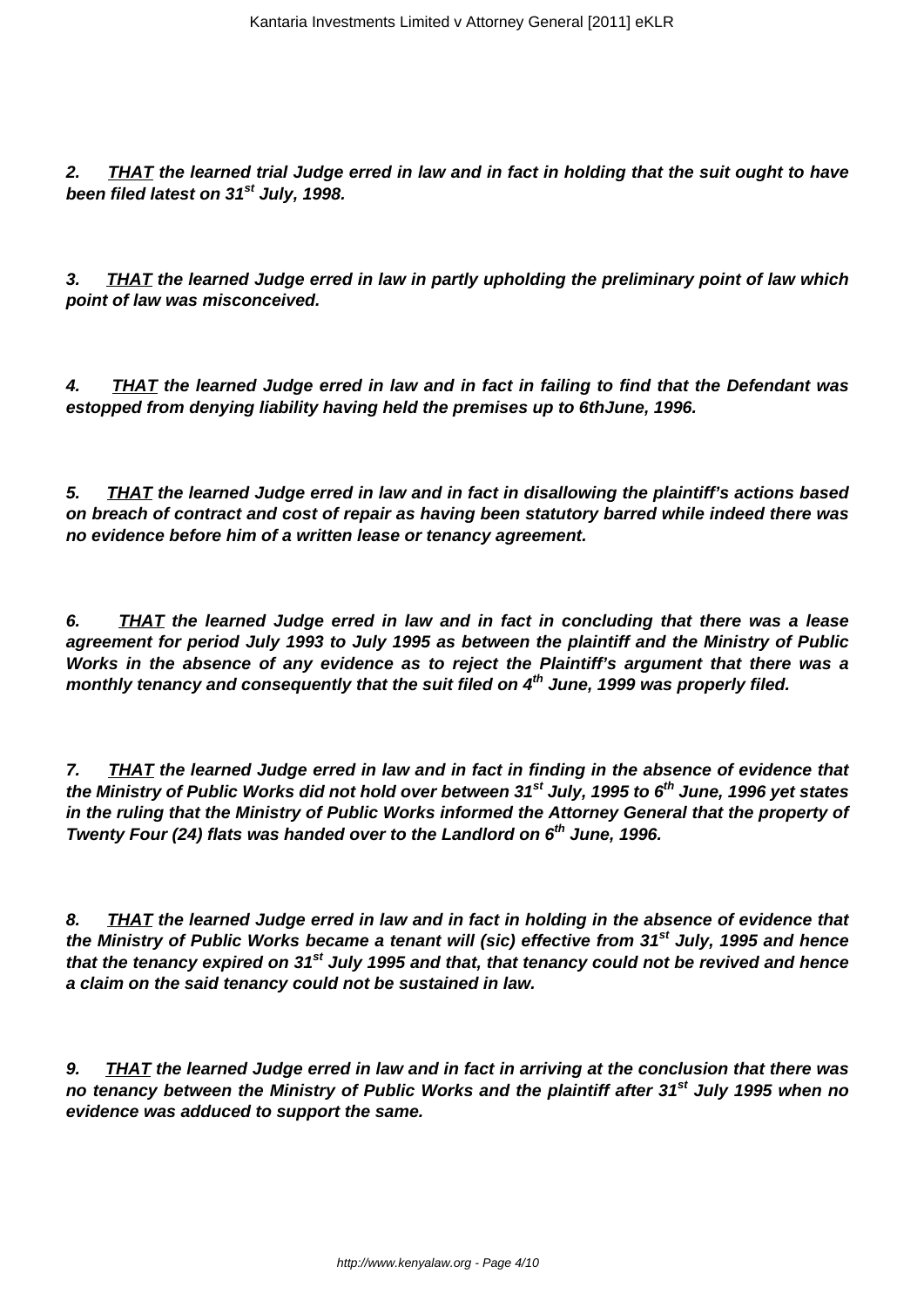**10. THAT the learned Judge erred in law in failing to give the plaintiff an opportunity during trial to proof (sic) that sum of Shs.1,108,80/= paid by the Ministry of Public Works on 12th August, 1997 was in respect of rent and therefore there was an acknowledgement of the debt.**

**11. THAT the learned trial Judge erred in law and in fact in failing to find that the effect of the part payment made by the Ministry of Public Works on 12th August, 1997 of Shs.1,108,800/= and on 11th January, 2002 of Shs.2,292,184 which was an acknowledgement of the debt and had not only the effect of postponing the period of limitation but also of reviving an otherwise statute barred claim and having the right of action accruing on the date of the part payment.**

**12. THAT the learned Judge erred in law and in fact in barring the plaintiff from the reliefs based on contract and cost of repair particularly when the cost of repair was negotiated between the parties and indeed the Defendant agreed to pay the amounts found due by the Ministry of Public Work's valuers.**

**13. The learned Judge erred in law and in fact in not finding that the Ministry of Public Works engaging in mutual correspondence with the plaintiff after the alleged limitation period the parties kept the claim alive and thereafter the part payment of rent had the effect of reviving the claims.**

**14. The learned Judge erred in law in not finding that the acknowledgement of the debt through part payment had the effect f taking away that defence of limitation.**

**15. The learned Judge erred in law in failing to apply the proviso to section 23(3) of The Limitation of Action Act therefore arriving at a wrong decision."**

When the appeal came up for hearing on  $6<sup>th</sup>$  July, 2011 Mr. Kirimi appeared for the appellant while Mr. Bitta appeared for the respondent.

Mr. Kirimi submitted that the facts were in dispute since the respondent held over after expiry of the lease and that even if the lease had expired the tenant became a month to month tenant. Mr. Kirimi referred us to the plaint and the defence which in his view demonstrated that facts were in dispute. Finally, Mr. Kirimi was of the view that this was not a clear case for a preliminary objection.

In response to the foregoing, Mr. Bitta submitted that the judge did not uphold the preliminary objection but ruled that the cause of action accrued from the termination of the lease and hence the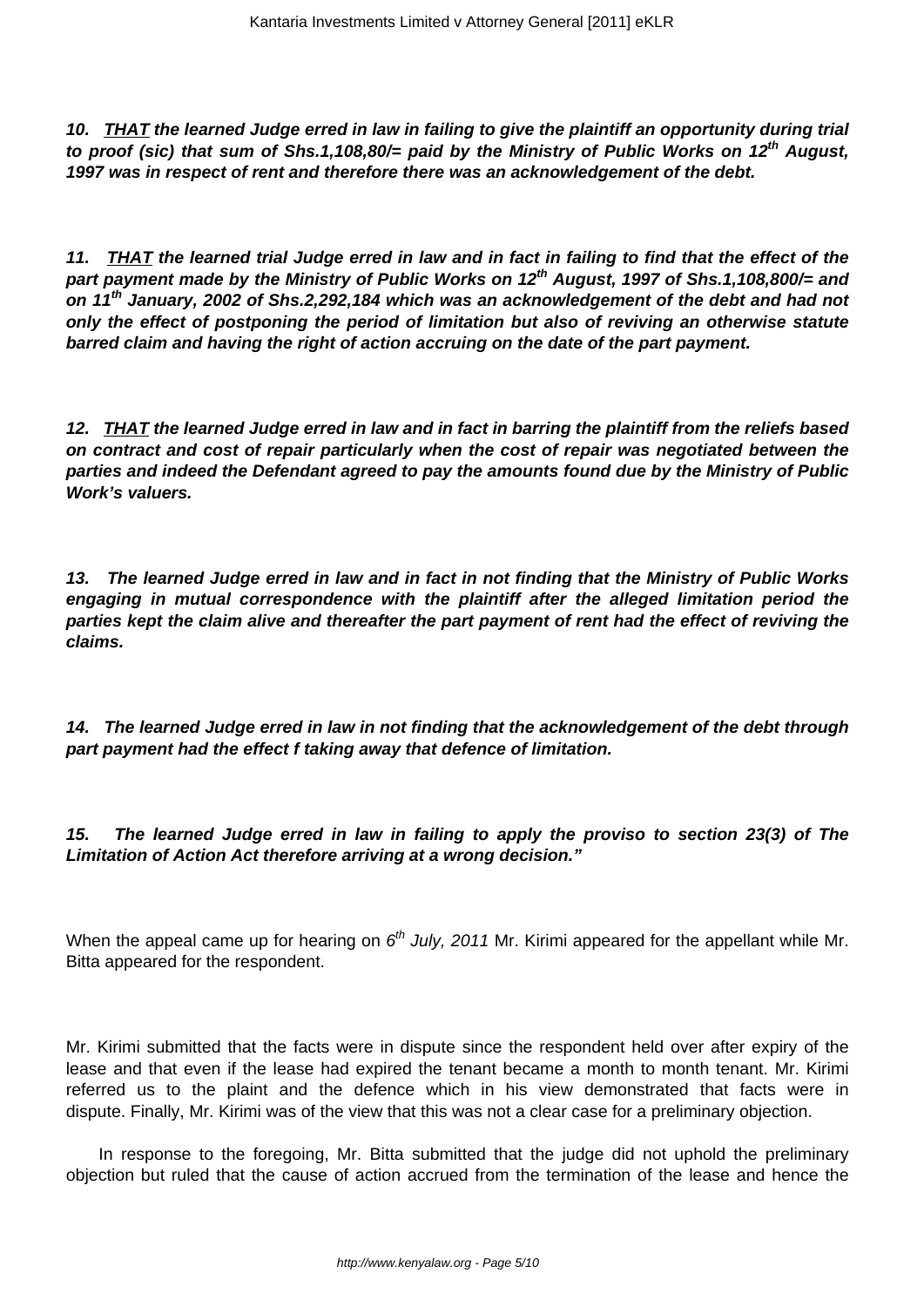appellant could not rely on the lease agreement. Mr. Bitta further submitted that the issue of holding over and the rights arising there from were still open to the appellant to pursue in the superior court. He invited us to hold that the learned judge was right in his ruling and that we should dismiss this appeal.

As already pointed out elsewhere in this judgment the dispute herein was based on a plaint filed by the appellant in the superior court. The pertinent paragraphs of the plaint were as follows:-

**"3. In or about July 1993, the said Ministry of Public Works Hosing Section entered into tenancy agreements with the plaintiff thereby renting Twenty Four Flats on L.R. 1870/IV/75 David Osieli Road Nairobi belonging to the plaintiff and which tenancies were to expire in July 1995.**

**4. It was an express term of the said agreement that the said Ministry of Public Works would hand over to the plaintiff the said premises in vacant possession at the expiry of the term created and in a tenable repair thereby clearing all outstanding Electricity and Water Bills.**

**5. At the expiry of the lease on 31st July 1995 the Ministry of Works failed to hand over the premises and remained in occupation up to 6th June 1996. During this period 1st August, 1995 to 6 th June, 1996 the monthly rent due and payable for similar flats were Kshs.20,000/= per flat which the said Ministry submitted itself into paying when it remained in occupation and denied the plaintiff rental income from other interested persons.**

**6. In breach of the conditions of tenancy the Ministry of Public Works handed over the premises without restoring them to the condition in which they were at the commencement of the lease which repairs were done at a cost of Kshs.3,029,640.65. That this was the cost of repair agreed upon by the Ministry's assessor and the plaintiff.**

**7. In further breach of the agreement the Ministry of Public Works refused to clear Water and Electricity Bills accounting to Kshs.479,621/=.**

**8. To mitigate it's loss of rental income following the Ministry's failures to carry out the requisite repairs the plaintiff commenced repairs to the premises which were completed on 31st April, 1997 at a cost of Kshs.3,029,640.65.**

**9. The Plaintiff has lost rental income at a monthly rent of Kshs.20,000/= per flat for period 1st August, 1995 to 31st April, 1997 amounting to Kshs.10,080,000/= and which the plaintiff now claims from the defendant. This is rent for period the Ministry's officials held over (1.8.95 to**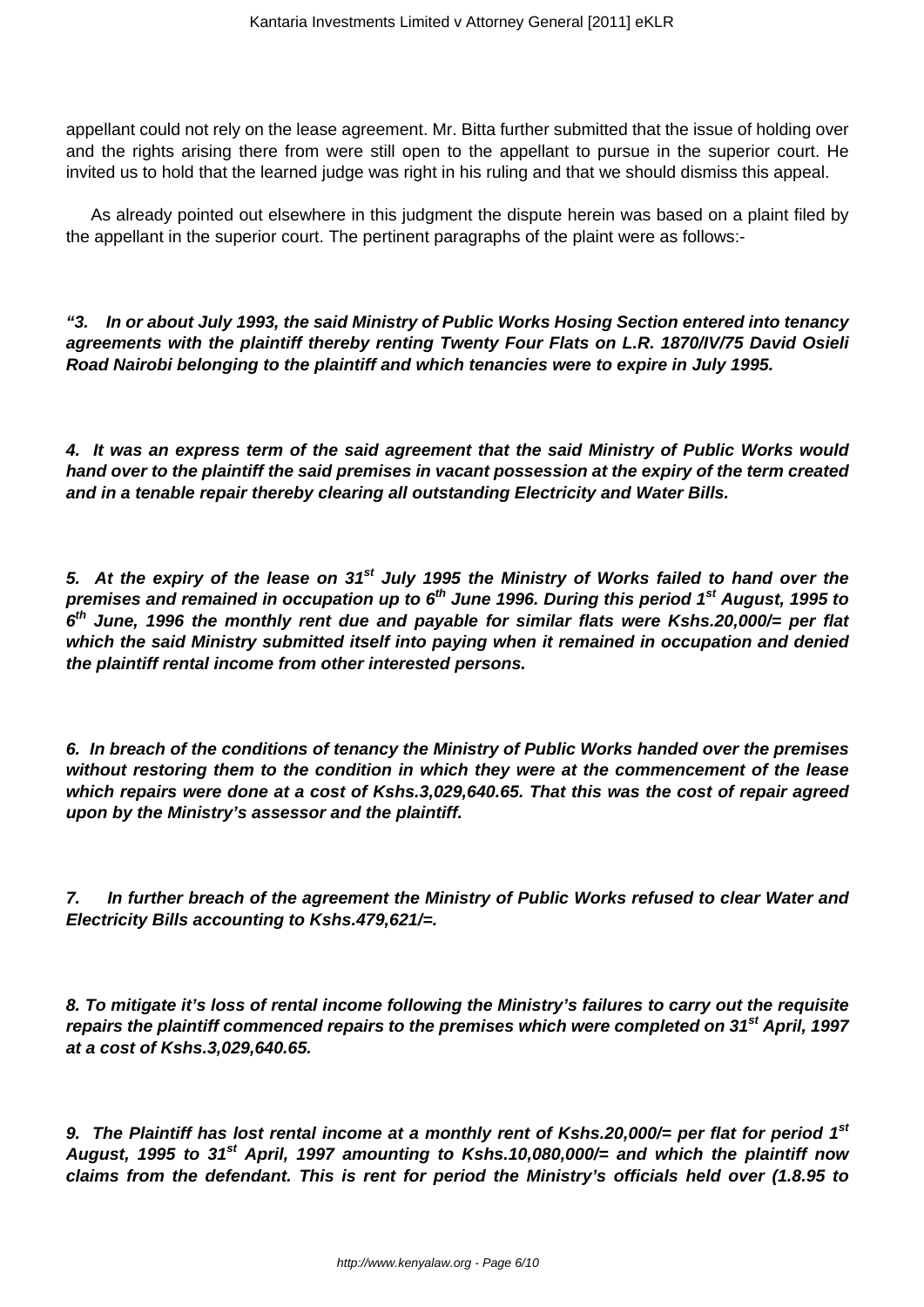**6.6.96) and the period the premises were under repair by the Plaintiff, the Ministry of Public Works having refused to undertake the same.**

**10. The Plaintiff therefore claims from the Defendant a total of Kshs.13,589,261.65/= being mesne profits at Kshs.20,000/= for period 1-8-95 to 31-4-97 – Kshs.10,080,000/=. The sum of Kshs.479,621/= being the total unpaid water and Electricity and KShs.3,029,640.65 being the repair charges. The plaintiff further claims general damages for breach of contract.**

**11. Despite demand and notice of intention to sue having been given to the said Ministry of Public Works and the Defendant none of them have settled the said such of Kshs.13,589,261.65/=."**

In reaction to the plaint the respondent filed a defence in which it was averred, inter alia:-

**"3. The defendant denies paragraph 3 and 4 of the plaint and puts the plaintiff to strict proof thereof.**

**4. The defendant avers that the plaintiff is non suited and will seek to have the plaint struck out with costs.**

**5.** IN THE ALTERNATIVE **the defendant avers that the plaintiff's claim is bad in law and will seek to have the same struck out with costs.**

**6. The defendant denies paragraph 5 and 6 of the plaint and puts the plaintiff to strict proof thereof.**

**7.** In the alternative and without prejudice to the foregoing **the defendant denies that the yielded up the said premises out of the repair as alleged in the plaint or at all, or that he was guilty of the alleged or any breach of covenant.**

**8. The defendant denies paragraph 7 of the plaint and avers that the water and electricity bills totaling to khs.479,621/= should be demanded by the plaintiff from the relevant individuals who**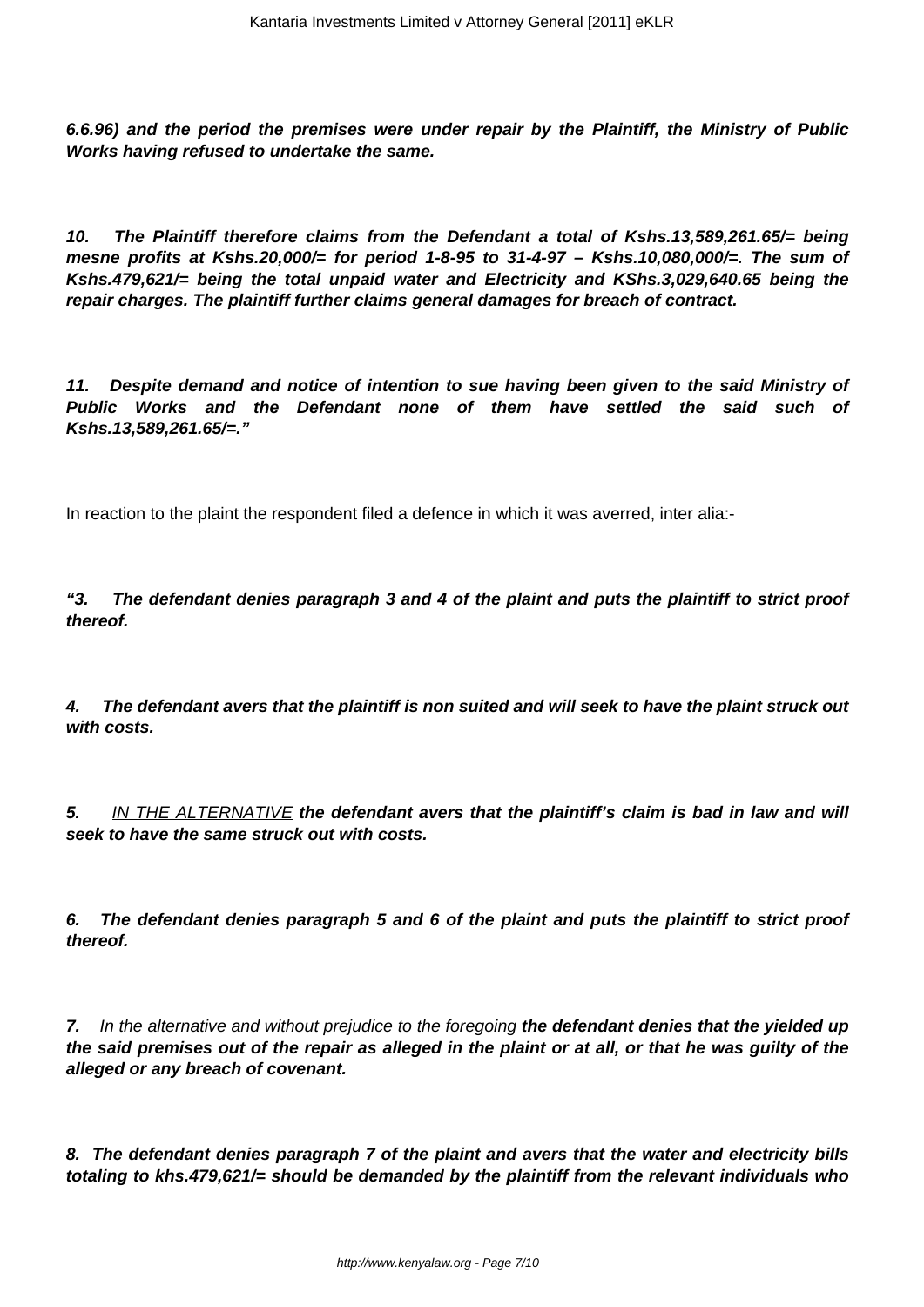**entered into contract with the relevant authorities for the supply of water and electricity.**

**9. The defendant further avers that neither the landlord nor the Ministry of Public Works, as a party to those contracts.**

**10. The defendant denies that the plaintiff has suffered special damages as alleged at paragraph 10 of the plaint or any damage.**

**11. The defendant admits paragraph of the plaint and avers that the same is not payable in light of the aforestated.**

**12. The defendant admits paragraph of the plaint and avers that the same is not payable in light of the aforestated.**

**13. The jurisdiction of this Honourable court is admitted.**

### **14. The defendant files this defence without prejudice to his right to raise an argument at the hearing hereof that this suit is time-barred under the Public Authorities Limitation of Actions Act Cap 39 of the Laws of Kenya."**

The foregoing set out the nature of the dispute between the parties. It was the respondent's stand that the appellant's suit was time barred as it was filed out of time. This was the issue that was raised as a preliminary point of law. We have considered the background to this appeal, the rival submissions by counsel and we are of the view that the issue that we think falls for determination is whether what was urged before the learned Judge was a preliminary objection on a point of law. Taking into account the pleadings and the submission of counsel, we do not think what was raised qualified as a preliminary objection on a point of law. It is to be observed that most of the issues were in dispute. For example, the parties are not in agreement as to the date of expiry of the lease. There was the issue of holding over. When did the cause of action accrue" All these matters can only be settled after taking of evidence. In the present case, it cannot be said that all the facts pleaded by one side are correct. As already stated, facts were in serious dispute. Hence, in our view, this was not a proper case for determination by way of preliminary objection on a point of law.

## In **MUKISA BISCUIT MANUFACTURING CO. LTD. VS. WEST END DISTRIBUTORS LTD. (1969) E.A. 696 at p. 701, Newbold P.** said:-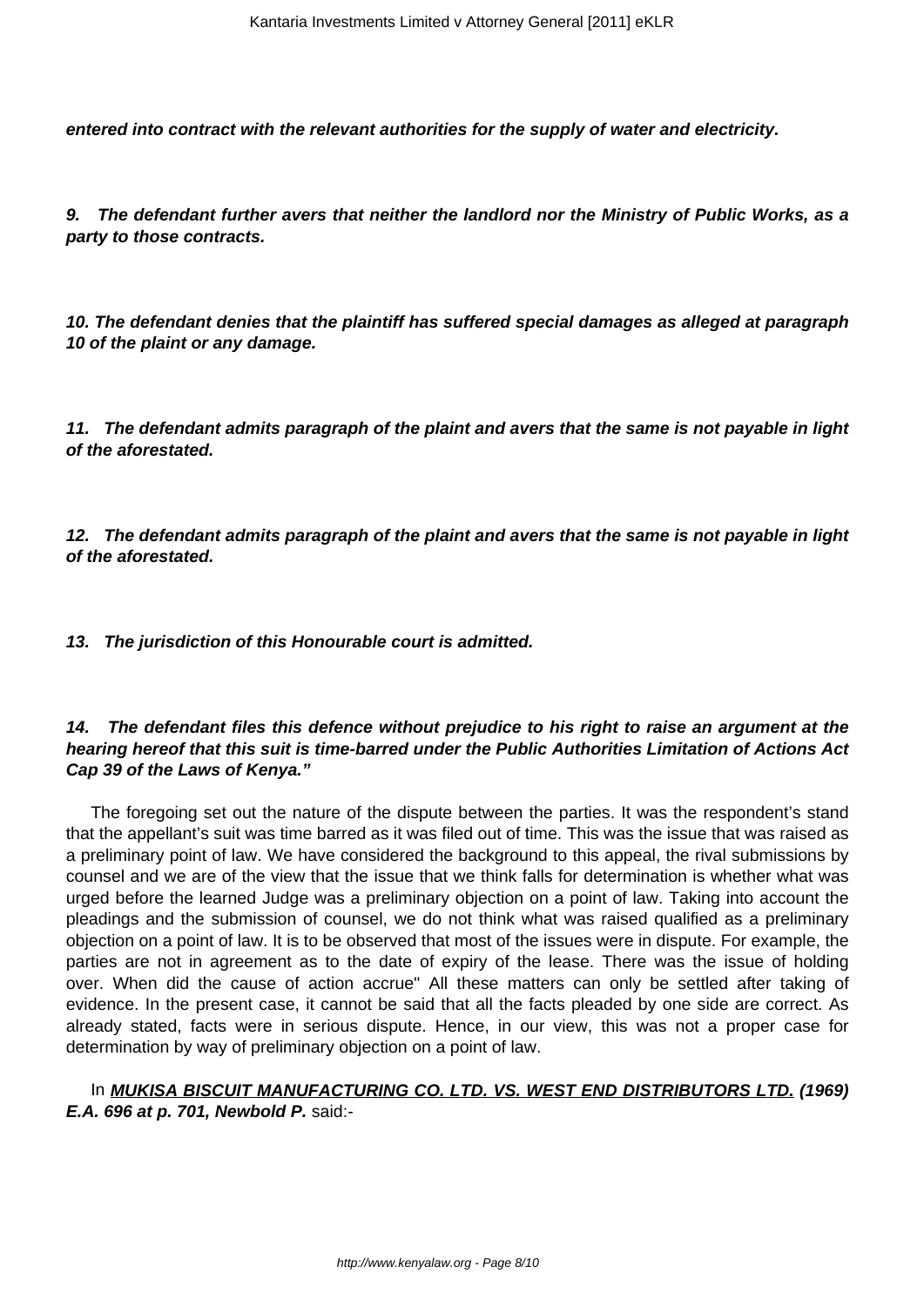**"The first matter relates to the increasing practice of raising points, which should be argued in the normal manner, quite improperly by way of preliminary objection. A preliminary objection is in the nature of what used to be a demurrer. It raises a pure point of law which is argued on the assumption that all the facts pleaded by the other side are correct. It cannot be raised if any fact has to be ascertained or if what is sought is the exercise of judicial discretion. The improper raising of points by way of preliminary objection does nothing but unnecessarily increase costs and, on occasion, confuse the issues. This improper practice should stop."**

The foregoing applies to what is before us since the preliminary objection on a point of law was raised when the facts were in serious dispute. We therefore allow this appeal, set aside the decision of the superior court and direct that the suit be heard on merit in the superior Court. The appellant shall have the costs of this appeal. It is so ordered.

**Dated and delivered at NAIROBI this 29th day of July, 2011.**

**E.O. O'KUBASU**

**....................................**

**JUDGE OF APPEAL**

**J.W. ONYANGO OTIENO**

**....................................**

**JUDGE OF APPEAL**

**ALNASHIR VISRAM**

**....................................**

**JUDGE OF APPEAL**

**I certify that this is a true copy of the original.**